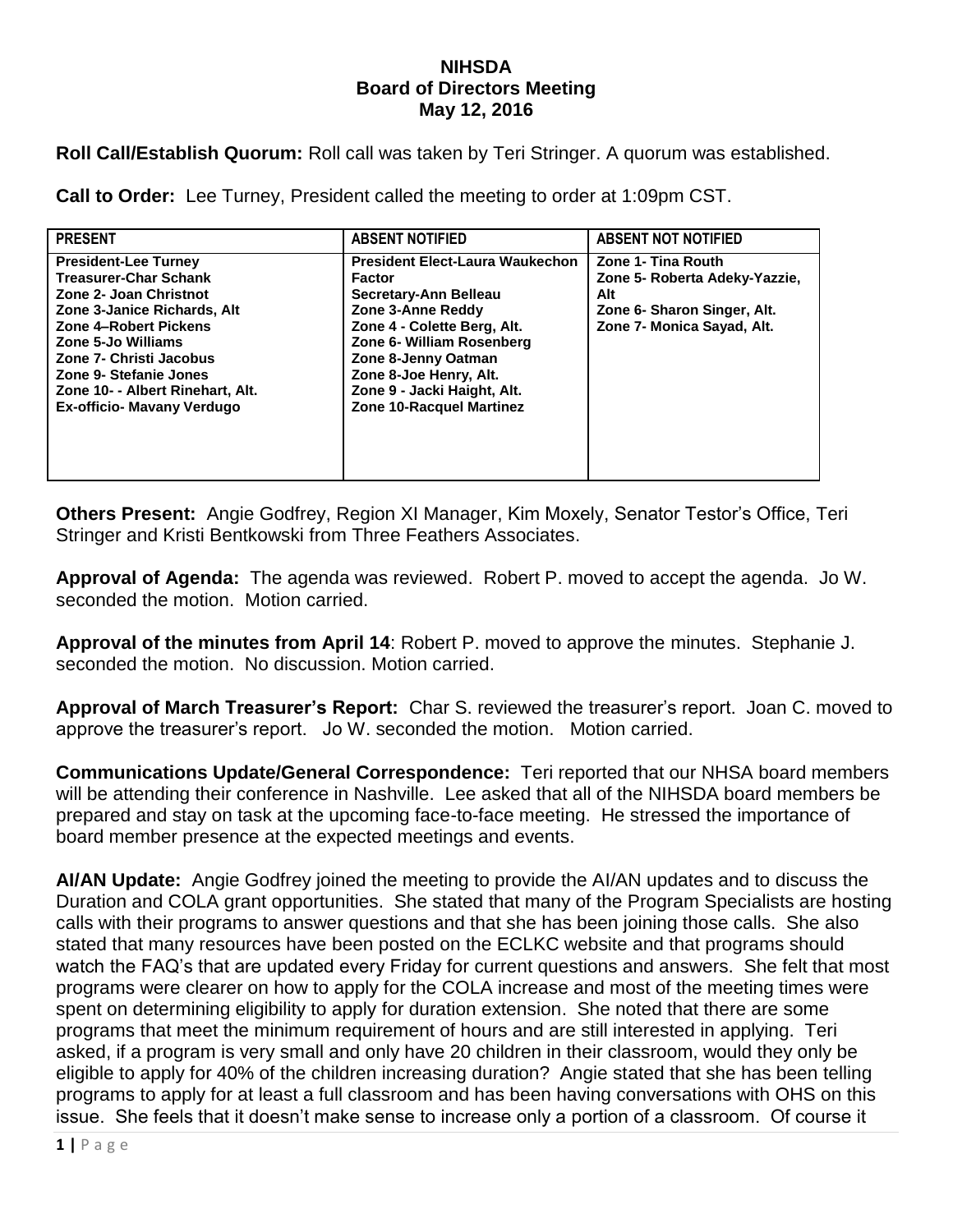will be dependent on the amount of programs applying for these funds to determine if these 100% requests will get funded. Albert stated that he would like to expand duration at only one of his classrooms which would be only 10%, he wondered if he would still be considered. She stated yes. Albert also asked if since his tribe already approved a COLA, could they use the money elsewhere. Angie stated there is a list of allowable alternate line items in the PI. Robert questioned the need for an increase in transportation dollars to allow for teachers to be able to be released from driving duties in order to increase duration. Angie felt that transportation expense would be allowable to include in the application and offered to work with him individually and also suggested he contact his Program Specialist who could assist. He would also have to identify the targeted children who will be receiving an extended day in his application. Angie recommended members to go to the ECKLC to access the Key Decisions paper to help make the decision in your community. Jo asked about her site that has 64 children and 4 classrooms if it would be possible to apply for a 100% increase in duration. Angie stated that there is not enough funds this round to fund everything and is hoping for more funds in the next round to make some of these requests happen. Christi stated that she is currently at 39% and would like to apply for the additional 1% that is eligible; this move would require her to open an additional classroom which would put her costs high. She worries that her application would look bad because of the cost vs. children added. Angie suggested that she apply anyway. Lee closed the conversation with a suggestion that we let programs know that they should call their Program Specialist if they have questions.

**Tribal Early Learning Update:** Kim Moxley from Senator Tester's office joined us to discuss the Tribal Education Bill. She stated that ACF is working on a productive Tribal Early Learning Initiative to assist Tribes in coordinating early childhood services. They worked with 4 Tribes and provided them funds to develop a comprehensive education plan. One Tribe developed an application form that encompasses all of the services available. She stated that Tribal Head Start programs operate at a high level and are a good example to other programs and their goal is that other programs would begin to meet HS standards by these collaborations. Dual funds could be used to create a joint playground, transportation services or facilities. Monies could also be used to support staff in obtaining their AA or BA degrees. She also stated that these programs would follow all of the Federal regulations of Head Start. A discussion was held about obtaining a waiver of some regulations to help programs who partner with agencies who cannot meet HS standards. Albert stated that when we are put in these partnerships that it is hard when you don't have control of others and cannot ensure HS standards. Kim stated that she would work with her boss on getting more funds to support these collaborations and is suggesting that money be available for programs to hire coordinators or other to help monitor partners and assist with raising standards. Robert asked if we could waive some of the regulations like income eligibility because many of the Tribal members children cannot attend their Tribal Head Start because they work for the Tribe and make too much money. Kim stated that this is the information she needs to hear to bring back to DC. They want to hear about regulatory burdens on Tribal programs. It was suggested that we meet with her while we are in DC to discuss these burdens. It was decided that we would put it on our agenda and once we have had the conversation and vetted our response we would contact her and meet to discuss our final product.

**NHSA Update:** Teri, Lee and Jenny are scheduled to attend the NHSA Board meeting in Nashville on May 16. Updates will follow.

**TRC Update:** Mavany reported that on TRC activities: The CLASS manuscript is completed and Jessica is finishing it up and submitting it for publication. The FACES is moving along steadily. She will be attending the conference in July.

**Committee Reports:** Teri S. presented the committee reports.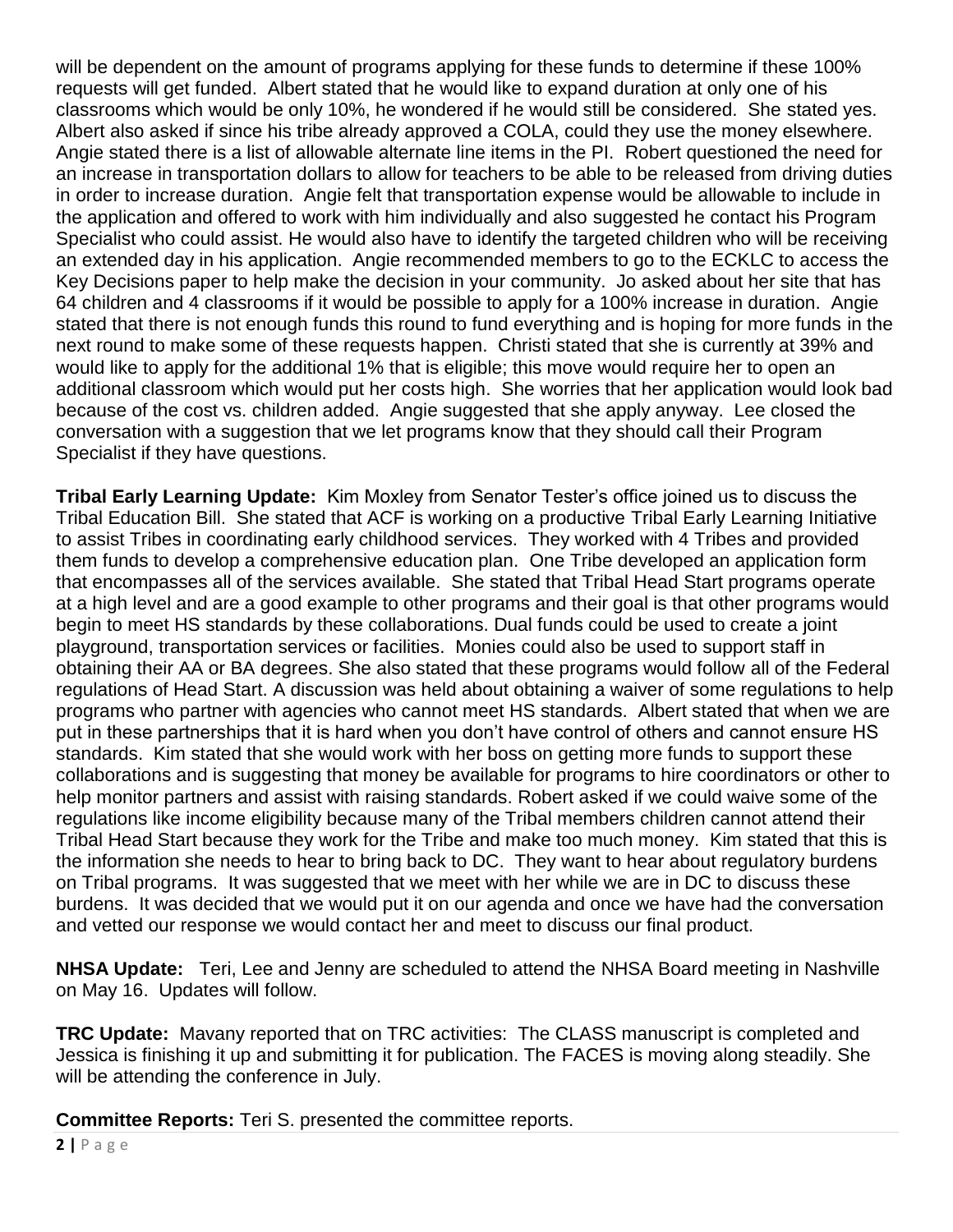- Advocacy Worked on the talking points related to slot conversion and took out the sovereignty section since not all programs are experiencing the same issues. Worked on a list of cultural issues for the joint meeting at the conference.
- Executive May agenda, Decided to invite Kim Moxley to the May meeting, participation in a monitoring call with Linda Smith, signed letter for Jim Northcut for accounting services, decided to look for bids of other accountants, membership meeting, and survey for the membership at the conference. Call with Linda Smith changed to May 23 $^{\rm{rd}}$ .
- Finance April financials, annual report and fundraising.
- Governance proxy voting forms, chapter 4, officer roles and responsibilities, Zone representatives, Standing committee roles and responsibilities, and advocacy committee.
- Membership –membership satisfactory survey, membership meeting, door prize for meeting.
- Education conference planning work (policy forum draft agenda, opening reception, general sessions, awards, tribal consultation, membership meeting, t-shirts, zones responsible for welcome gifts, hill visits, sponsors, etc.)

Albert R. moved to approve all committee reports. Jo W. seconded the motion. No discussion. Motion carried.

**NIEA Conference Participation:** Board members were encouraged to present at the conference, 4 time slots are available.

**March 2017 Board Meeting:** The question was raised about whether the board wanted to continue to have the spring board meeting in conjunction with the NACFC. There are significant financial advantages to doing so, but perhaps there is another group the board could partner with during this time. This item will be discussed at the next board meeting. Char S. and Jo W. expressed that continuing with NACFC is best for their travel budgets. Robert P. stated that there are advantages to being in Washington, DC and visiting the Hill. Lee asked to put it on the next meeting agenda as tentatively keeping in during the NACFC conference and bringing it to a vote.

## **New Business:**

**Monitoring Call with Linda Smith:** This call is postponed until May 23, we are allowed to have 6 members on the call and would like a diverse group of members to participate.

**Duration of Service PI:** See the conversation with Angie Godfrey.

**Joint Education Policy Forum:** Teri and Lee expressed the importance of being at the joint meeting. We are looking at getting video from our programs so showcase cultural aspects of our programs. The video we currently have is not ideal in showing the positive aspects.

**Other:** Robert P. asked if we are keeping an eye on the development of the new HS regulations and if we have any influence in changing them once they come out. Teri reminded us that Kim Moxley stated that her organization can help to influence change.